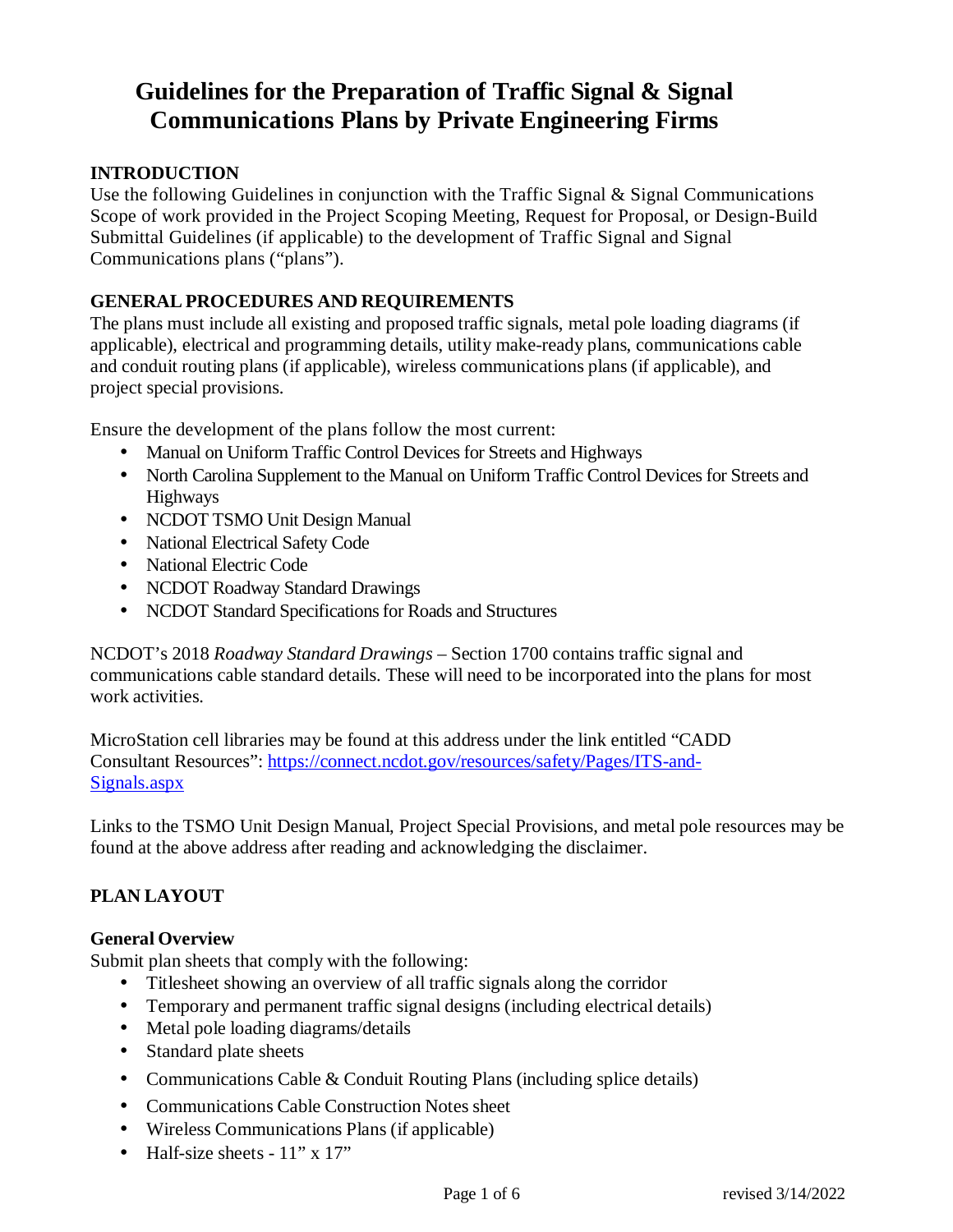- Electronic submittal of .pdf plan sheets, or download link
- Number all sheets (see Plan Sheet Numbering section below)

## **Title Sheet**

The Title sheet must include the following:

- Overview of project (with signal locations identified)
- Project name/number
- Index of plan sheets
- Vicinity map
- Legend

Title Sheet must also contain the following:

- NCDOT TSMO Contact Information
- Phone Number (919) 814-5000
- Names of project contact personnel as determined by the Regional Signal Engineer coordinating the review

# **Traffic Signal Plans**

Traffic Signal Plans shall be prepared for permanent and temporary installations on the standard size border and shall include, but not be limited to, the following information with all supporting documentation:

- Traffic signal analysis of the intersections to determine the necessary criteria (cycle lengths, clearance intervals, maximum intervals, etc.) for the required phasing
- Phasing diagrams for each active movement through the intersection. Phasing diagrams shall show all movements during both normal and preemption phases (if applicable). "Typicals" will not be accepted.
- Table of operations
- Timing chart
- Intersection plan view including, but not limited to: vehicular lane assignments, detection zone layouts, stop bars, crosswalks (if applicable), pole (and/or pedestal) locations, signal head arrangements, traffic signal related signing, driveway entrances, etc..
- Graphic scale
- North arrow
- Legend
- Route numbers and street names as appropriate
- Street grades
- Posted speed limits (Design speeds, if applicable)
- Plan notes
- Loop/detection installation charts for all detection devices
- Locations, sizes, arrangements, and identification of signal heads (both vehicular and pedestrian)
- Location of proposed poles (stationed) and messenger cable arrangements
- Location of proposed underground conduit and pull boxes
- Location of proposed lead-in routing
- Location of existing utility poles as shown on the roadway construction plans. (Only if in conflict with design.)
- Location of right of way
- Title block information
- Consultant name and contact information
- Coordination of the traffic signal plans with the final pavement marking plan to show the final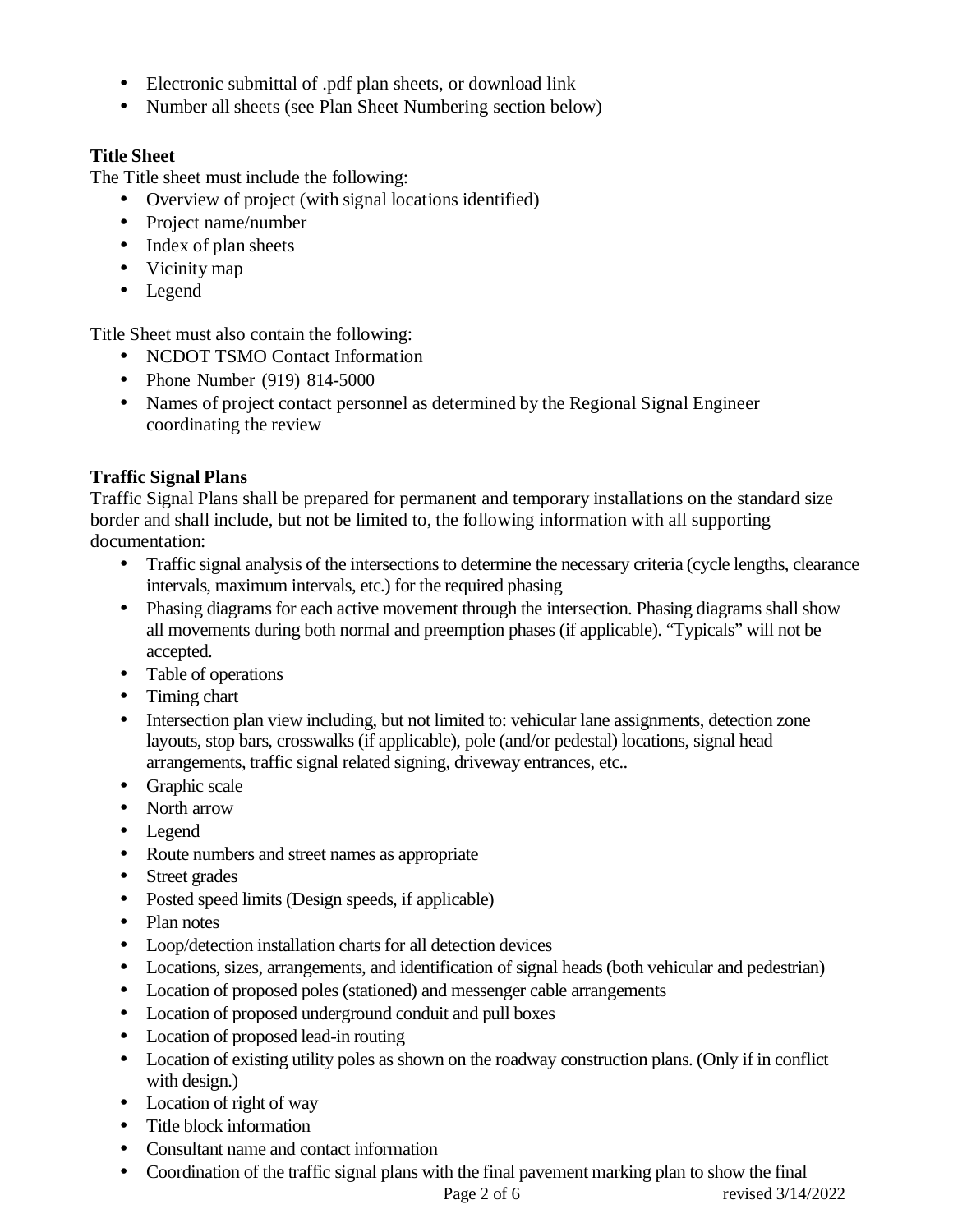detection locations and the associated detection charts

- Metal pole designs (with or without mastarms) to include, but not be limited to the following information with all supporting documentation:
	- Reference to the "Typical" loading case (when applicable)
	- Loading diagrams (including dimensions on a plan view and dimensions of all signal heads, signs, and luminaires utilized and attachment heights) (when applicable)
	- Angles between spans for metal strain poles
	- Angle of rotation of the mastarm in relation to the roadway plans
	- Documentation in the form of cross-sections, typicals, etc.

The supporting documentation for each signal design shall include:

- Signed clearance chart with distances (show dimensions)
- Autoturn simulations for left-turning vehicles
- Controller timings for all existing signalized locations
- Most recent traffic counts with breakdown (vehicular and pedestrian)
- Roadway plan sheet for intersection
- Profile at intersection
- Summary of Quantity Sheet
- Division requests for specialized items (preemption, pedestrian signals, metal poles, etc.)
- Notes on all correspondence with Department personnel

Acceptance by the Department must be given on the phasing and detection methods used.

Coordinate the traffic signal plans with the construction staging to determine whether interim traffic signal treatment will be necessary to maintain actuated signalized operation during construction phasing. Interim traffic signal treatment may be defined as the following:

- Moving traffic signal poles out of the construction zone.
- Temporary traffic signals (to be removed at the completion of the construction) which require new traffic signal plans.
- Revised phasing at existing traffic signal locations which require revised traffic signal plans.
- Temporary traffic signals installed during a construction phase which will be revised during another construction phase and/or for final traffic patterns.

All Traffic Signal Plans must be sealed by the Engineer. The Engineer must be duly registered to practice engineering in North Carolina. **Plans must be provided in an electronically sealed/signed, text searchable .pdf format.**

## **Electrical and Programming Plans**

Electrical and Programming Detail Plans shall be prepared for all traffic signal plans with supporting documentation to include but not be limited to the following information:

- Signal head hook-up charts showing the connection in the controller cabinet for each signal head
- Conflict monitor/Malfunction management unit programming card details showing the required jumpers and switch settings
- Overlap details showing all required programming
- Equipment information sections showing the controller brand (when required) and model number, controller software, cabinet type and mounting style (pole-mounted or base-mounted), number of loadbay positions, loadswitches used, phases used, and overlaps used
- Input file position layout, connection and programming charts for detectors defining the detector pin functions and the connection on the loop termination panel or detector rack set-up
- Backup protection details showing required programming for phase omits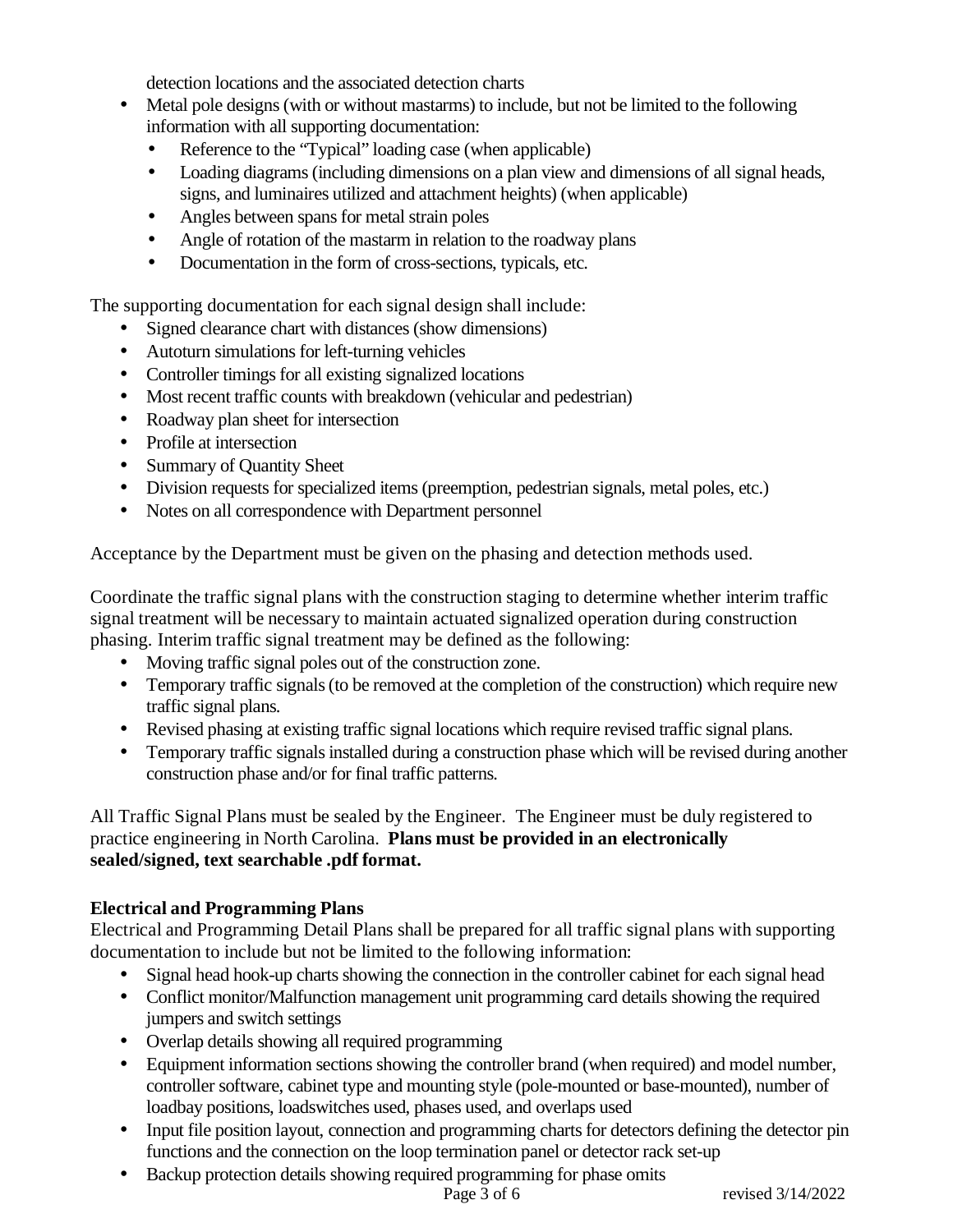- Special detector wiring details showing any special wiring needed for detection operation; details will be required for detection other than inductive detection loops (microwave, ultrasonic, machine vision, etc.).
- Preemption panel wiring details showing the preemption panel and all connections.
- Detail notes addressing installation and programming procedures in sufficient detail for construction. Notes shall address start-up programming, start-up phases, power-up flash times, unused phases, conflict-flash, etc.
- Special cabinet wiring details showing any special wiring needed to the controller cabinet.
- All non-standard controller programming shall be shown such as preemption programming, time- ofday programming, special ring configurations, etc. All controller display screens and menus needed to program these features shall be shown.
- The Department may request, at no additional cost, that a database configuration file be provided for any location. Ensure the file includes all the necessary programming entries to achieve the desired operation of the Signal Design for the location. The file should be compatible with the local controller software that is being used and should be able to be downloaded directly to the controller unit without conversion.

Final electric and programming detail plans must be sealed by the Engineer. The Engineer must be duly registered to practice engineering in North Carolina. **Plans must be provided in an electronically sealed/signed, text searchable .pdf format.**

## **Utility Make-Ready Plans (if applicable)**

In conjunction with the development of the signal communications plans and traffic signal plans a set of **Utility Make-Ready Plans** shall also be developed. The utility make-ready plans must be developed in accordance with the *National Electrical Safety Code* and all applicable Utility Codes.

Develop and submit to the Department a set of utility make-ready plans for the routing of the proposed communications cable, either aerial, underground, or a combination of both. Plans shall be coordinated with utility representatives from the appropriate utility agencies and should address any modifications or adjustments deemed necessary to provide a pole attachment and/or show the underground installation location for the communications cable. The plans shall also address any aerial or underground utility adjustments necessary to facilitate the safe installation of the signal poles around each intersection. The Firm shall be responsible for coordinating and obtaining any utility make-ready adjustments.

If wireless communications will be used, a wireless signal strength survey will need to be conducted to determine best locations for attachments of radio antennae.

Plans should show, as a minimum:

- Final roadway
- Joint use utility pole locations
- Signal poles
- Intersection controller cabinets
- Signal inventory numbers
- Right of way
- Driveways/streets
- Legend
- Intended NCDOT cable attachment points
- A description of each pole showing the type of utility make-ready work required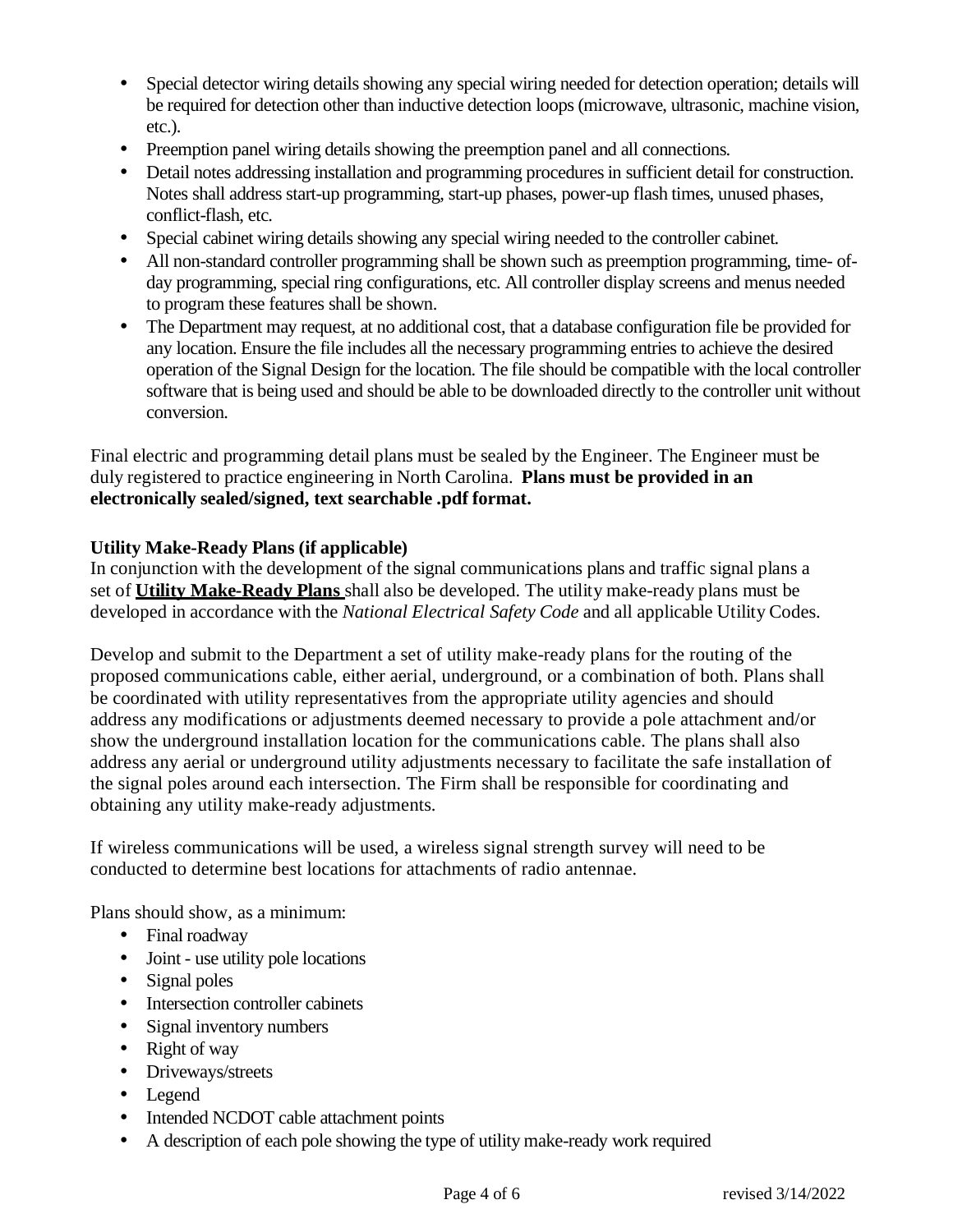Utility Make-Ready Plans do not require an Engineer's seal.

## **Signal Communications Plans**

Signal communications plans include Communications Cable & Conduit Routing Plans and/or Wireless Communications Plans will include the following information with all supporting documentation and information:

- Title Sheet
- Construction notes and legend, typical details, and any plan specific details.
- Construction plans. The construction plans should show as a minimum:
- Final roadway
- Right of way
- Driveways / streets
- Joint-use utility pole locations
- Signal poles
- Intersection controller cabinets with signal inventory numbers
- Communications cable attachment locations
- General construction notes
- Splice Plans (This information will address how the communications cable will be terminated at each location)
- Wireless communications layout showing all antennae locations (based on results gathered from wireless signal strength site survey)
- Consultant name and contact information

All Signal Communications Plans must be sealed by the Engineer. The Engineer must be duly registered to practice engineering in North Carolina. **Plans must be provided in an electronically sealed/signed, text searchable .pdf format.**

## **Project Special Provisions**

Project special provisions must include the following information with all supporting documentation and information:

- The project special provisions will cover all items of work, material, equipment, and methods of construction for the installation of a complete traffic signal installation that are not otherwise covered in the Standard Specifications for Roads and Structures, dated January 2018 and all addendum.
- Each section of the project special provisions must contain subsections titled: Description, Material, Construction Methods, and Measurement and Payment. The Firm should utilize the TSMO Unit's most current version of generic Project Special Provisions in developing the project special provisions.
- Project special provisions must be sealed by the Engineer. The Engineer must be duly registered to practice engineering in North Carolina.

## **Project Special Provisions must be provided in an electronically sealed/signed, text searchable .pdf format**.

# **Plan Sheet Numbering**

Number all sheets (within Microstation) according to the following conventions:

- Titlesheet  $\rightarrow$  Sig. 1.0
- Standard plate sheets (if required)  $\rightarrow$  Sig. 1.1, 1.2, etc.
- 1st Signal plan  $\rightarrow$  Sig. 2.0
- 1st Electrical detail(s)  $\rightarrow$  Sig. 2.1, Sig. 2.2, Sig. 2.3, etc.
- 1st Metal pole loading diagrams  $\rightarrow$  Sig. 2.X, Sig. 2.X+1, etc.(X=last electrical detail +1)